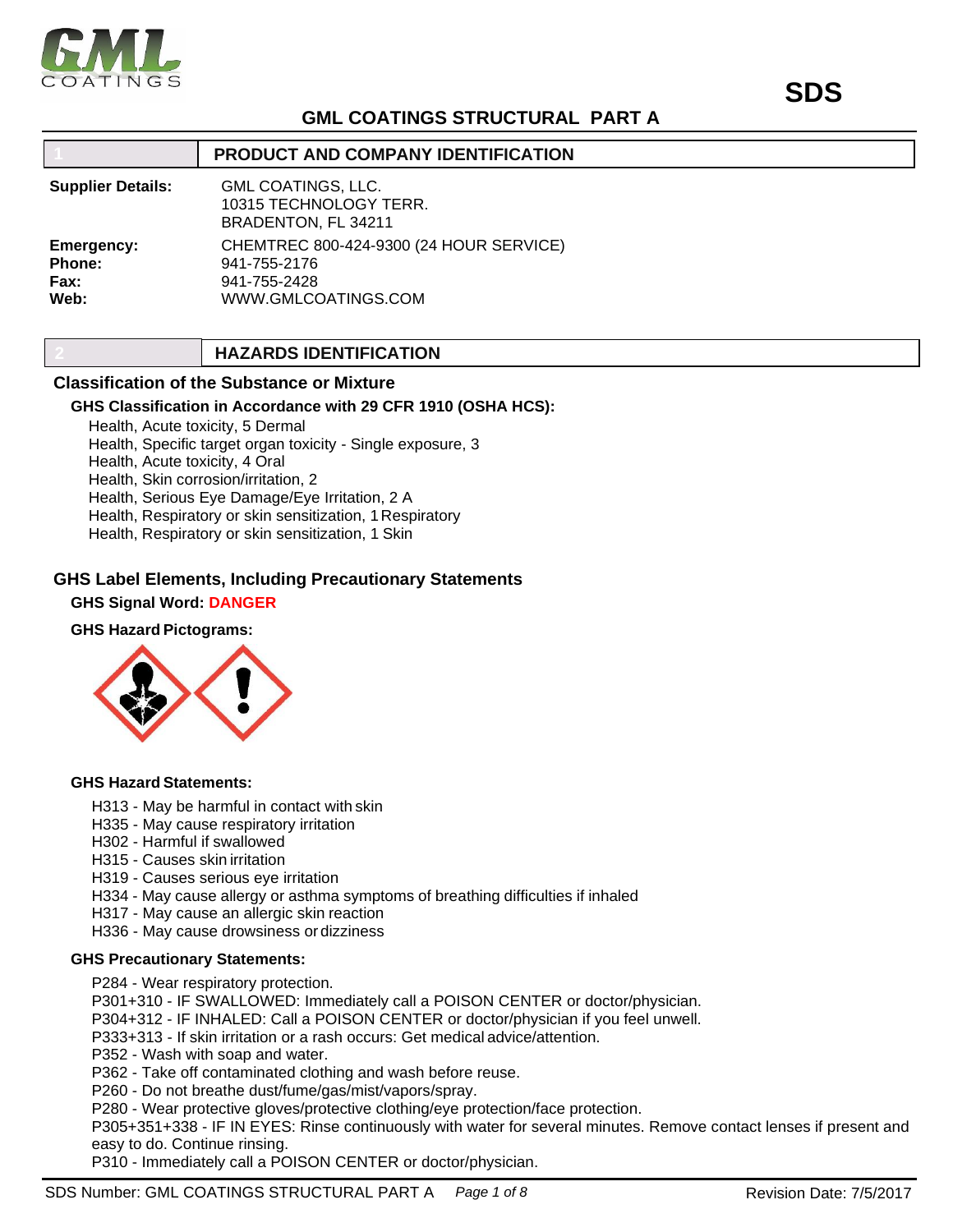## **Hazards not Otherwise Classified (HNOC) or not Covered by GHS**

| <b>Route of Entry:</b><br><b>Target Organs:</b><br>Inhalation: | Eyes; Ingestion; Inhalation; Skin;<br>Respiratory system; Skin; Eyes;<br>At room temperature, MDI vapors are minimal due to low vapor pressure. Heating, spraying,<br>foaming or otherwise mechanically dispersing operations way generate vapor or aerosol<br>concentrations sufficient to cause irritation or other adverse effects. Excessive exposure may<br>cause irritation of the upper respiratory tract and lungs. Severe overexposure may lead to<br>bronchitis, brochial spasms and pulmonary edema. May cause respiratory sensitization with<br>asthma-like symptoms in susceptable individuals. MDI concentrations below the exposure |
|----------------------------------------------------------------|----------------------------------------------------------------------------------------------------------------------------------------------------------------------------------------------------------------------------------------------------------------------------------------------------------------------------------------------------------------------------------------------------------------------------------------------------------------------------------------------------------------------------------------------------------------------------------------------------------------------------------------------------|
|                                                                | guidelines may cause allergic respiratory reactions in indiviuals already sensitized. Symptoms<br>may include coughing, dryness of throat, headache, nausea, difficulty breathing and a feeling of<br>tightness in the chest. Effects may be delayed. Impaired lung function has been associated with<br>overesposure to isocyanates.                                                                                                                                                                                                                                                                                                              |
| <b>Skin Contact:</b>                                           | Prolonged or repeated exposure can cause skin irritation, reddening, dermatitis and in some<br>cases sensitization. Skin contact may result in allergic reactions or respiratory sensitization, but it<br>is not expected to result in absorption of amounts sufficient to cause other adverse effects. May<br>stain skin.                                                                                                                                                                                                                                                                                                                         |
| <b>Eye Contact:</b>                                            | As a liquid or dust, may cause irritation, inflammation, and/or damage to sensitive eye tissue.<br>Symptoms include watering or discomfort of the eyes. Corneal injury is unlikely.                                                                                                                                                                                                                                                                                                                                                                                                                                                                |
| Ingestion:                                                     | Single dose oral toxicity is considered to be extremely low. Can result in irritation and corrosive<br>action in the mouth, stomach tissue and digestive tract. Ingestion is not an applicable route of<br>entry for intended use.                                                                                                                                                                                                                                                                                                                                                                                                                 |

## **3 COMPOSITION/INFORMATION OF INGREDIENTS**

## **Ingredients:**

| $\textsf{Cas}\#$                           |                               | % Chemical Name                                                                                                                                                                                                                                   |
|--------------------------------------------|-------------------------------|---------------------------------------------------------------------------------------------------------------------------------------------------------------------------------------------------------------------------------------------------|
| 101-68-8<br>53862-89-8 20-50%<br>9016–87–9 | 20-60%<br>10–40%<br>$0 - 50%$ | 4,4'-Methylenediphenyl diisocyanate<br>Isocyanic acid, polymethylenepolyphenylene ester, polymer with<br>.alpha.-hydro-.omega.-hydroxypoly[oxy(methyl-1,2-ethanediyl)]<br>Polymethylene polyphenyl isocyanate (PAPI)<br>Non hazardous ingredients |

|                      | <b>FIRST AID MEASURES</b>                                                                                                                                                                                                                                                                     |  |
|----------------------|-----------------------------------------------------------------------------------------------------------------------------------------------------------------------------------------------------------------------------------------------------------------------------------------------|--|
| Inhalation:          | Remove to fresh air. If not breathing, give artificial respiration. If breathing is difficult, oxygen should be<br>administered by qualified personnel. Call a physician or transport to a medical facility immediately.                                                                      |  |
| <b>Skin Contact:</b> | Wash off in flowing warm water or shower with soap. Remove and wash contaminated clothing. Properly<br>dispose of any articles that cannot be decontaminated, like leather belts. If redness, burning or itching<br>develops or persists after the area has been washed, consult a physician. |  |
| Eye Contact:         | Flush with large amounts of water for 15 minutes. Materials containing MDI may react with the moisture in<br>the eye forming a thick material that is difficult to remove. Get immediate medical attention.                                                                                   |  |
| Ingestion:           | Single dose oral toxicity is considered extremely low. Can result in irritation and corrosive effects of the<br>mouth, throat and digestive tract. Do NOT induce vomiting or attempt chemical neutralization.                                                                                 |  |

|                            | <b>FIRE FIGHTING MEASURES</b>             |
|----------------------------|-------------------------------------------|
| <b>Flammability:</b>       | DOT - none; OSHA - none                   |
| <b>Flash Point:</b>        | >400°F                                    |
| <b>Flash Point Method:</b> | ASTM D 93-16a (Pensky-Martens Closed Cup) |
| <b>Burning Rate:</b>       | N/A                                       |
| <b>Autoignition Temp:</b>  | NDA                                       |
| LEL:                       | N/A                                       |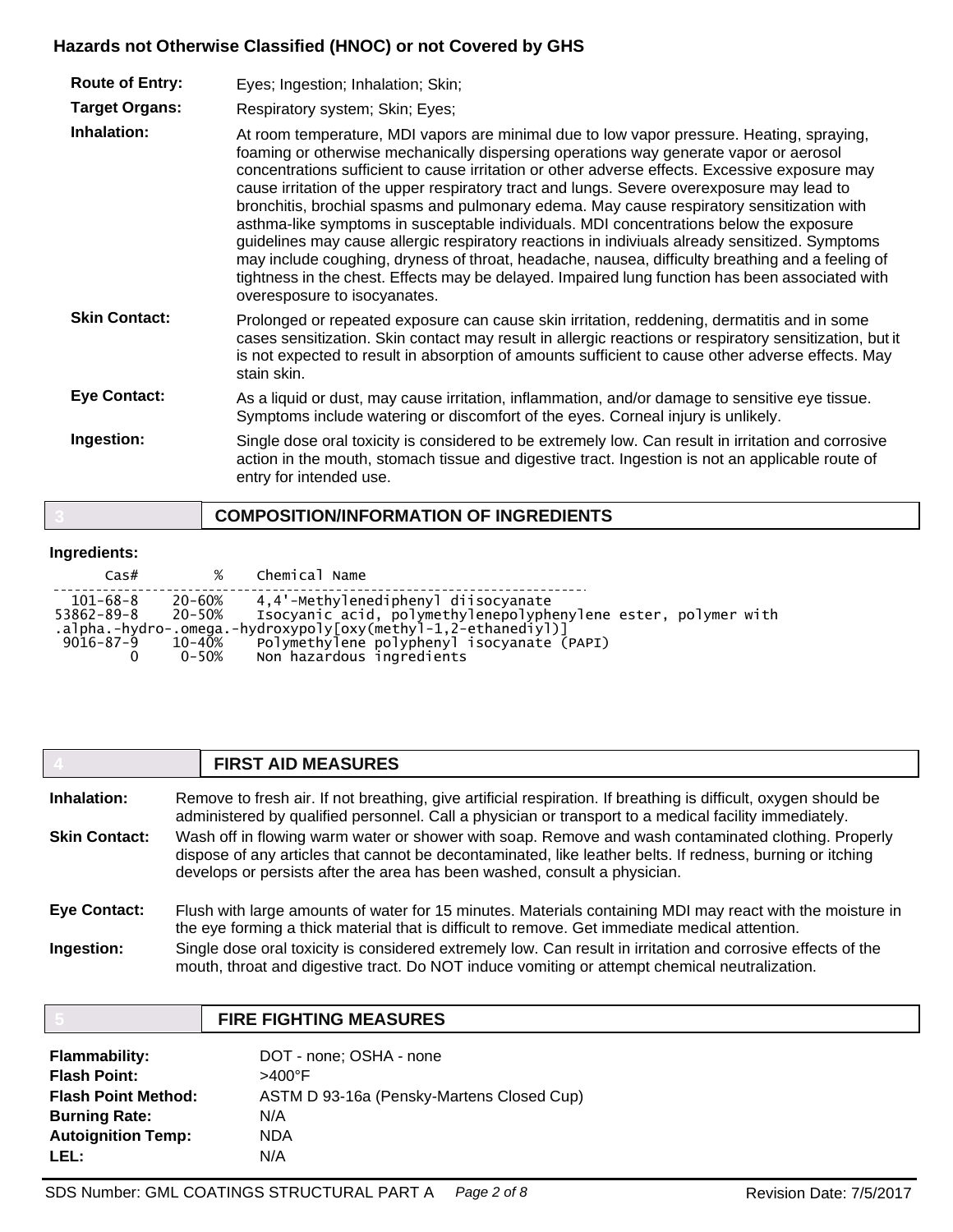**UEL:** N/A

Use dry chemical, foam, carbon dioxide, or halogenated agents. If water is used, use very large quantities. The reaction between water and hot isocyanate may be vigorous. If possible, contain fire run-off water.

Protective Equipment: Wear positive-pressure self-contained breathing apparatus with full face mask and full protective clothing.

Unusual Hazards: At temperatures greater than 400°F, polymeric MDI can polymerize and decompose which will cause pressure build-up in closed containers. Explosive rupture is possible. Water contamination will produce carbon dioxide. Do not reseal contaminated containers as pressure buildup may rupture the containers. Downwind personnel must be evacuated. Fire Degradation Products: Isocyanate vapor and mist, carbon dioxide, carbon monoxide, nitrogen oxides and traces of hydrogen cyanide.

## **6 ACCIDENTAL RELEASE MEASURES**

**Spill:** Evacuate spill area. With adequate ventilation and appropriate personal protective equipment, cover the area with an inert absorbent material such as clay or vermiculite and transfer to metal waste containers. Move container to a well ventilated area (outside), but do not seal the container with the isocyanate mixture. Larger quantities of liquid may be transferred directly to drums for disposal. Decontaminate or discard all clean-up equipment.

*NOTE:* ISOCYANATES WILL REACT WITH WATER AND GENERATE CARBON DIOXIDE. THIS COULD RESULT IN THE RUPTURE OF ANY CLOSED CONTAINERS.

**Clean up:** The area should then be flushed with a decontamination solution. The decontamination solution is a 5-10% mixture of sodium carbonate and 0.5% liquid detergent in water solution or a 3-8% concentrated ammonium hydroxide and 0.5% liquid detergent in water. Use 10 parts decontamination solution to 1 part spilled material. If the ammonium hydroxide solution is used, ammonia will be evolved as a vapor. Use caution to avoid exposure to high concentrations of ammonia. Allow to stand for 48 hours letting evolved carbon dioxide to escape.

|                              | <b>HANDLING AND STORAGE</b>                                                                                                                                                                                                                                                                                                                                                                                                                                                                                                                                                                                                                                                                                                           |
|------------------------------|---------------------------------------------------------------------------------------------------------------------------------------------------------------------------------------------------------------------------------------------------------------------------------------------------------------------------------------------------------------------------------------------------------------------------------------------------------------------------------------------------------------------------------------------------------------------------------------------------------------------------------------------------------------------------------------------------------------------------------------|
| <b>Handling Precautions:</b> | Handling: Use personal protective equipment when transferring material to or from drums,<br>totes or other containers. The reaction of polyols and isocyanates generates heat. Contact of<br>the reacting materials with skin or eyes can cause irritiation and may be difficult to remove<br>from the affected areas. Immediately wash affected areas with plenty of water and seek<br>medical attention. In addition, such contact increases the risk of exposure to isocyanate<br>vapors. Do not smoke or use naked lights, open flames, space heaters, or other ignition<br>sources near pouring, frothing or spraying operations.<br>Special Emphasis for Spray Applications: Inspect the application area from the potential to |
|                              | expose other persons or for overspray to drift onto buildings, vehicles or other property. When<br>spraying building exteriors, persons entering or exiting the building as well as those inside<br>could be exposed to polyisocyanates due to wind conditions, open windows or air intakes. Do<br>not begin application work until these potential problems have been corrected.                                                                                                                                                                                                                                                                                                                                                     |
| <b>Storage Requirements:</b> | Storage: When stored between 15 and 30°C (60 and 85°F) in sealed containers, typical shelf<br>life is 6 months or more from the date of manufacture. Consult technical data sheet for shelf<br>life requirements affecting performance quality. Should freezing occur, the material must be<br>thawed thoroughly and mixed until uniform. Opened containers must be handled properly to<br>prevent moisture pickup.                                                                                                                                                                                                                                                                                                                   |

|                                          | <b>EXPOSURE CONTROLS/PERSONAL PROTECTION</b>                                                                                                                                                                                                                                                                                                                                                                                                                      |
|------------------------------------------|-------------------------------------------------------------------------------------------------------------------------------------------------------------------------------------------------------------------------------------------------------------------------------------------------------------------------------------------------------------------------------------------------------------------------------------------------------------------|
| <b>Engineering Controls:</b>             | MDI has a low vapor pressure at room temperature. Monitoring is required to determine<br>engineering controls. Uses requiring heating and/or spraying may require more agressive<br>engineering controls or PPE.                                                                                                                                                                                                                                                  |
| <b>Personal Protective</b><br>Equipment: | HMIS PP, X   Consult your supervisor for special instructions                                                                                                                                                                                                                                                                                                                                                                                                     |
|                                          | Personal protective equipment                                                                                                                                                                                                                                                                                                                                                                                                                                     |
|                                          | Respiratory protection: Where risk assessment shows air-purifying respirators are appropriate<br>use a full-face particle respirator type N100 (US) or type P3 (EN 143) respirator cartridges as<br>a backup to engineering controls. If the respirator is the sole means of protection, use a<br>full-face supplied air respirator. Use respirators and components tested and approved under<br>appropriate government standards such as NIOSH (US) or CEN (EU). |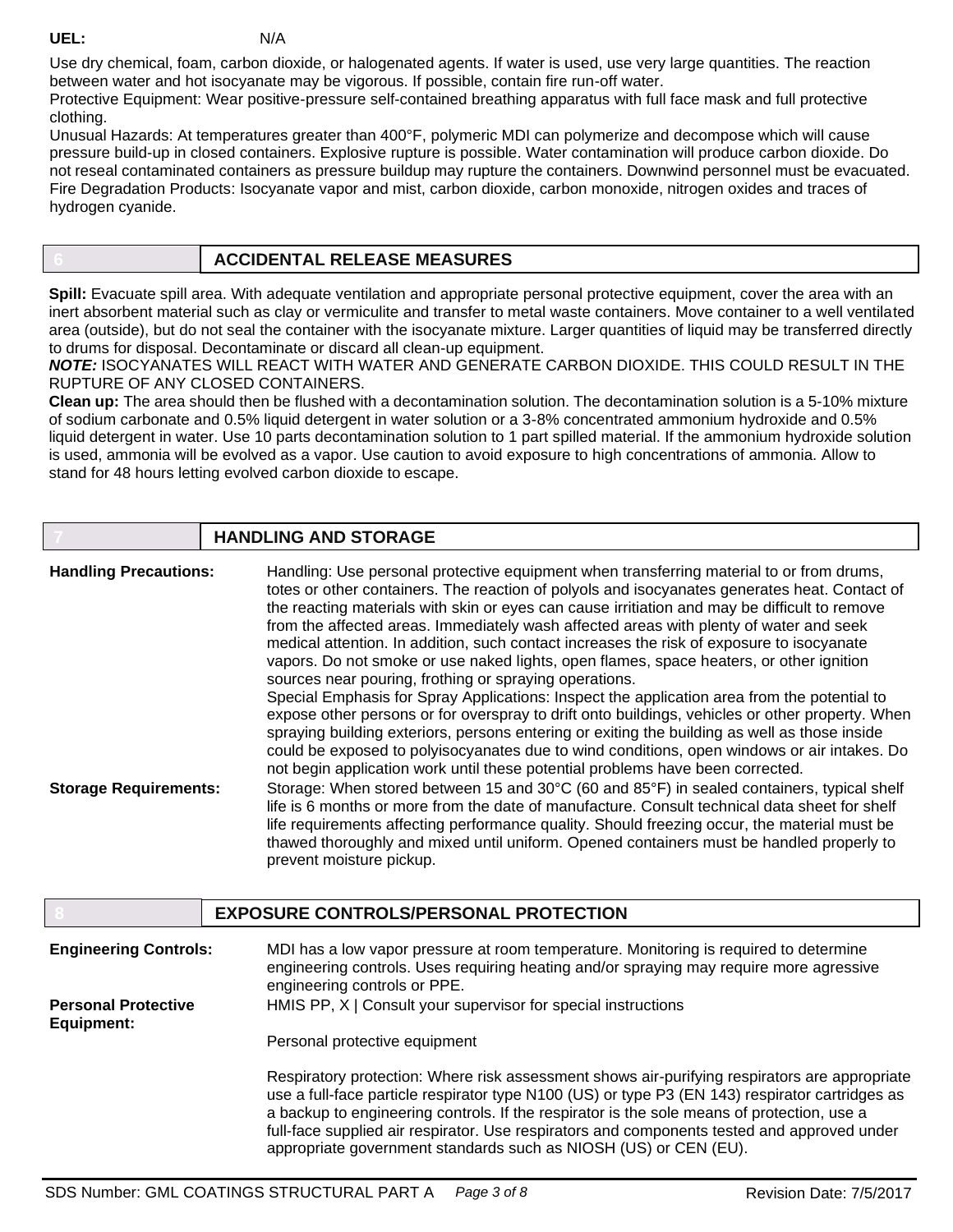Hand protection: Handle with gloves. Gloves must be inspected prior to use. Use proper glove removal technique (without touching gloves outer surface) to avoid skin contact with this product. Dispose of contaminated gloves after use in accordance with applicable laws and good laboratory practices. Wash and dry hands.

Eye protection: Face shield and safety glasses Use equipment for eye protection tested and approved under appropriate government standards such as NIOSH (US) or EN 166(EU).

Skin and body protection: Complete suit protecting against chemicals, The type of protective equipment must be selected according to the concentration and amount of the dangerous substance at the specific workplace.

Hygiene measures: Avoid contact with skin, eyes and clothing. Wash hands before breaks and immediately after handling the product.

4,4'-Methylenediphenyl diisocyanate (101-68-8) [10-30%]

Components with workplace control parameters

| TWA           | $0.0050$ ppm<br>Respiratory sensitization                    | USA. ACGIH Threshold Limit Values (TLV)                                                                                                                                             |
|---------------|--------------------------------------------------------------|-------------------------------------------------------------------------------------------------------------------------------------------------------------------------------------|
| C             | $0.02$ ppm<br>$0.2 \text{ mg/m}$ 3                           | USA, OSHA - TABLE Z-1 Limits for Air Contaminants -<br>1910.1000                                                                                                                    |
| C<br>samples. | $0.02$ ppm<br>$0.2 \text{ mg/m}$ 3                           | USA. Occupational Exposure Limits (OSHA) - Table Z-1<br>Limits for Air Contaminants<br>The value in mg/m3 is approximate. Ceiling limit is to be determined from breathing-zone air |
| TWA           | $0.0050$ ppm<br>$0.05$ mg/m $3$<br>10 minute ceiling value   | USA. NIOSH Recommended Exposure Limits                                                                                                                                              |
| C             | $0.2$ ppm<br>$0.2 \text{ mg/m}$ 3<br>10 minute ceiling value | USA. NIOSH Recommended Exposure Limits                                                                                                                                              |

Polymethylene polyphenyl isocyanate (PAPI) (9016-87-9) [20-60%] : no data available

|                            | PHYSICAL AND CHEMICAL PROPERTIES |                            |                               |
|----------------------------|----------------------------------|----------------------------|-------------------------------|
| Appearance:                | Colorless liquid.                |                            |                               |
| <b>Physical State:</b>     | Liquid                           | Odor:                      | Mild                          |
| <b>Spec Grav./Density:</b> | N/A                              | <b>Molecular Formula:</b>  | N/A                           |
| <b>Boiling Point:</b>      | $392^{\circ}F$                   | Solubility:                | Not soluble in water, REACTS. |
| <b>Flammability:</b>       | None                             | <b>Percent Volatile:</b>   | 0%                            |
| Evap. Rate:                | ا>                               | <b>Flash Point:</b>        | $>400^{\circ}$ F              |
|                            |                                  | <b>Vapor Density:</b>      | >1                            |
|                            |                                  | <b>Auto-Ignition Temp:</b> | <b>NDA</b>                    |
|                            |                                  |                            |                               |

## **10 STABILITY AND REACTIVITY**

| <b>Chemical Stability:</b> | Stability: Polyisocyanates are highly reactive chemicals and should be handled and stored in<br>a way to avoid exposure to many common substances, including water and moisture. Material<br>is stable when stored in sealed containers under normal conditions. Avoid extended exposure<br>over 110?F (45?C). |
|----------------------------|----------------------------------------------------------------------------------------------------------------------------------------------------------------------------------------------------------------------------------------------------------------------------------------------------------------|
|                            | Reactivity: Reacts with water, acids, bases, alcohols, metal compounds. The reaction with<br>water is very slow under 120? F (50? C), but is accelerated at higher temperatures and in the<br>presence of alkalis, tertiary amines and metal compounds. Some reactions can be vigorous or<br>even violent.     |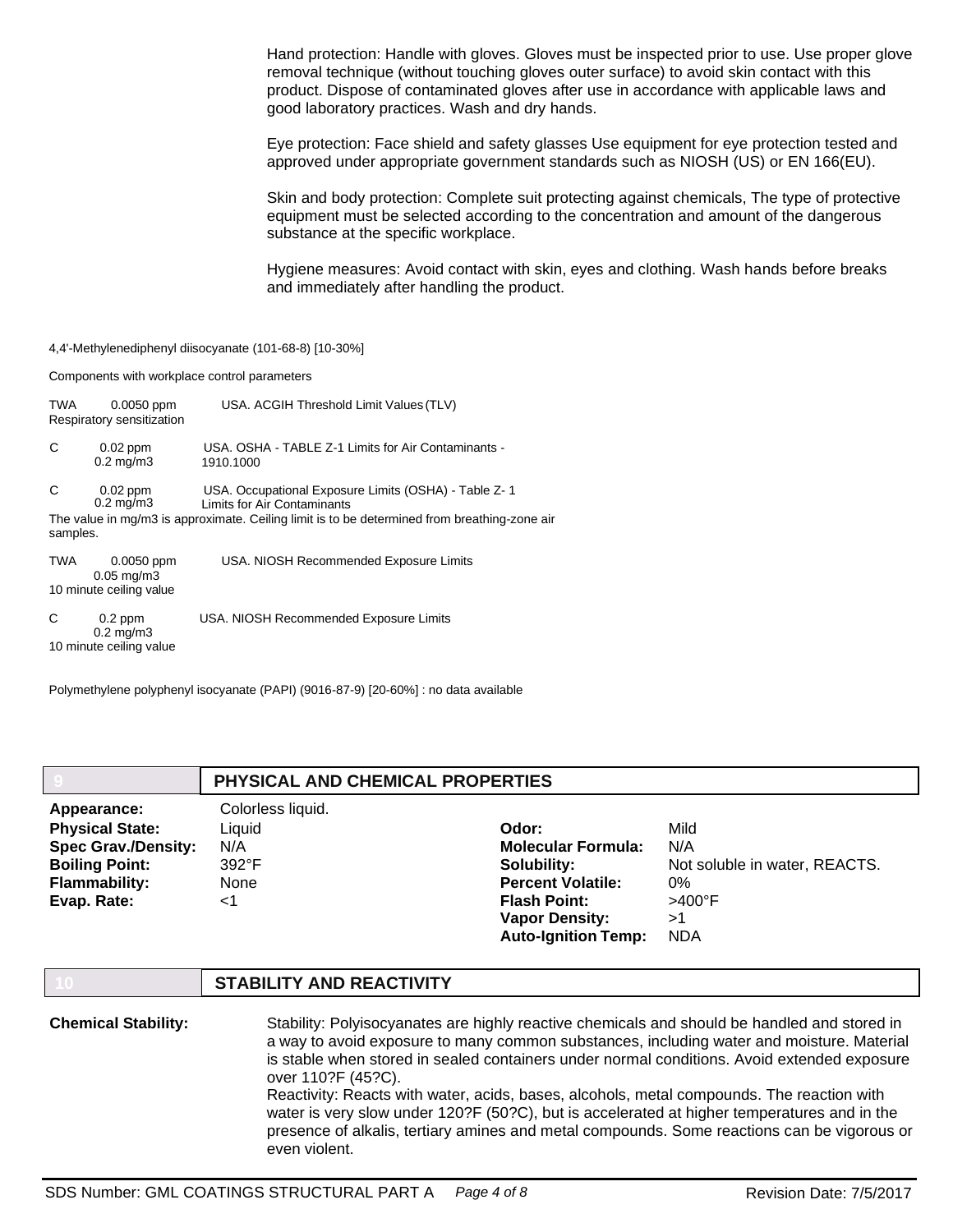| <b>Conditions to Avoid:</b>      | Moisture and/or water. High temperatures, sparks, flame and extended exposure over 110°F<br>$(45^{\circ}C)$ .                                                                                                                       |
|----------------------------------|-------------------------------------------------------------------------------------------------------------------------------------------------------------------------------------------------------------------------------------|
| <b>Materials to Avoid:</b>       | Water; acids; bases; alcohols; metal compounds;                                                                                                                                                                                     |
| <b>Hazardous Decomposition:</b>  | Carbon dioxide; Excess gas may rupture containers.                                                                                                                                                                                  |
| <b>Hazardous Polymerization:</b> | May occur with incompatible reactants especially strong bases, water or temperatures over<br>320?F (160?C). Possible evolution of carbon dioxide gas from overheating or exposure to<br>contaminants may rupture closed containers. |

4,4'-Methylenediphenyl diisocyanate (101-68-8) [20-60%]

Information on toxicological effects

Acute toxicity: Oral LD50 LD50 Oral - rat - 4,700 mg/kg Inhalation LC50 Dermal LD50 no data available Other information on acute toxicity

Skin corrosion/irritation: Serious eye damage/eye irritation:

Eyes - rabbit - Moderate eye irritation

Respiratory or skin sensitization: no data available

May cause allergic respiratory and skin reactions

Germ cell mutagenicity: Laboratory experiments have shown mutagenic effects.

Genotoxicity in vitro - Human - lymphocyte Sister chromatid exchange Genotoxicity in vivo - rat - Inhalation DNA damage

Carcinogenicity:

This product is or contains a component that is not classifiable as to its carcinogenicity based on its IARC, ACGIH, NTP, or EPA classification.

Limited evidence of carcinogenicity in animal studies

IARC: 3 - Group 3: Not classifiable as to its carcinogenicity to humans (Diphenylmethane-4,4- diisocyanate)

ACGIH: No component of this product present at levels greater than or equal to 0.1% is identified as a carcinogen or potential carcinogen by ACGIH.

NTP: No component of this product present at levels greater than or equal to 0.1% is identified as a known or anticipated carcinogen by NTP.

OSHA: No component of this product present at levels greater than or equal to 0.1% is identified as a carcinogen or potential carcinogen by OSHA.

Reproductive toxicity: Reproductive toxicity - rat - Inhalation:

Maternal Effects: Other effects. Specific Developmental Abnormalities: Musculoskeletal system.

no data available

Teratogenicity: no data available

Specific target organ toxicity - single exposure (Globally Harmonized System): May cause respiratory irritation.

Specific target organ toxicity - repeated exposure (Globally Harmonized System): no data available

Aspiration hazard: no data available

Potential health effects: Inhalation May be fatal if inhaled. Causes respiratory tract irritation. Ingestion May be harmful if swallowed. Skin May be harmful if absorbed through skin. Causes skin irritation. Eyes Causes eye irritation.

Signs and Symptoms of Exposure: Cough, Shortness of breath, Headache, Nausea, Vomiting, Pulmonary edema. Effects may be delayed.

Synergistic effects: no data available

Additional Information: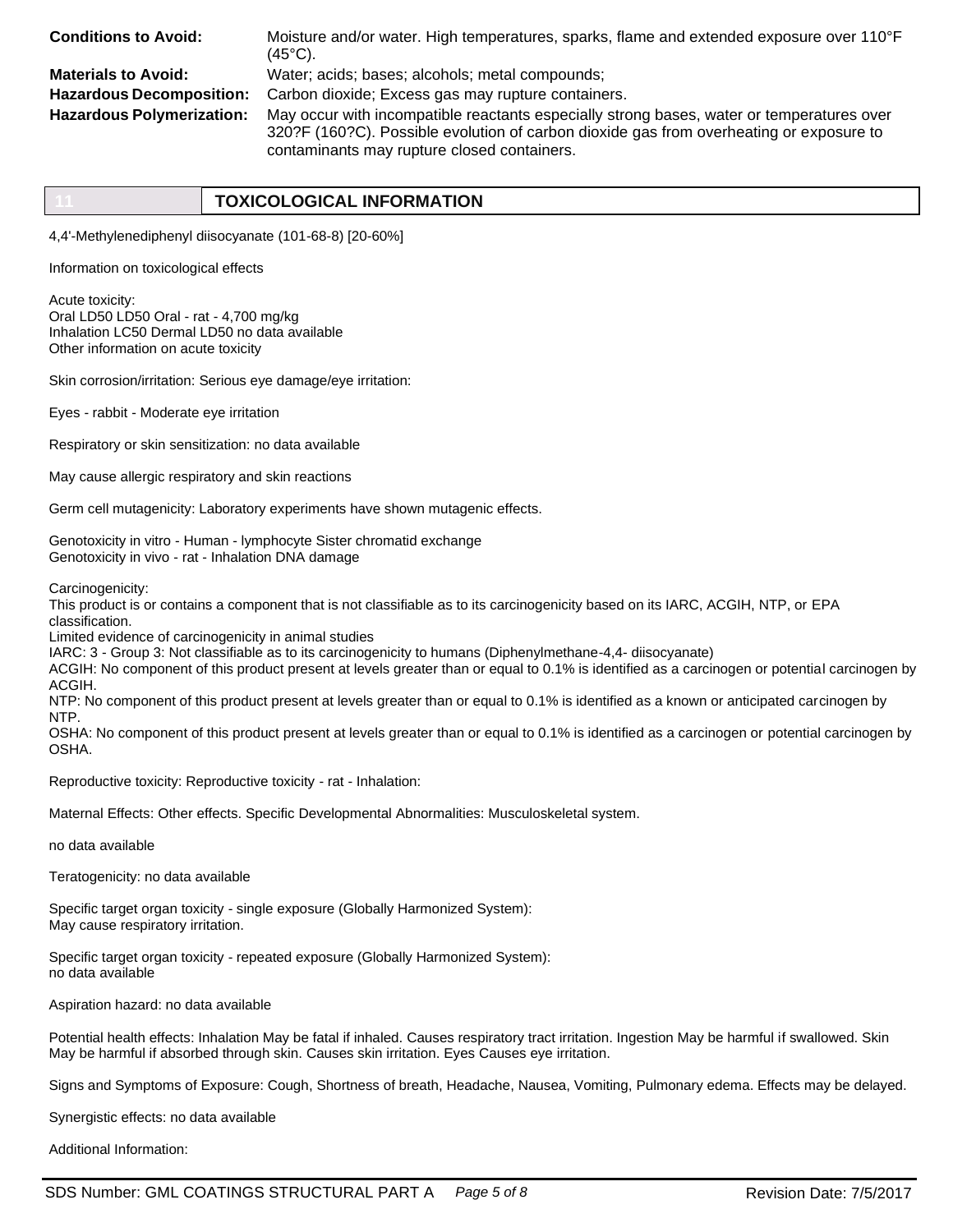#### Polymethylene polyphenyl isocyanate (PAPI) (9016-87-9) [10-40%]

Information on toxicological effects

Acute toxicity: Oral LD50 no data available Inhalation LC50 LC50 Inhalation - rat - 4 h - 0.49 mg/l Dermal LD50 Other information on acute toxicity

Skin corrosion/irritation: no data available

Serious eye damage/eye irritation: no data available

Respiratory or skin sensitisation: May cause allergic respiratory and skin reactions

Germ cell mutagenicity: no data available

Carcinogenicity:

IARC: 3 - Group 3: Not classifiable as to its carcinogenicity to humans (Isocyanic acid, polymethylenepolyphenylene ester) ACGIH: No component of this product present at levels greater than or equal to 0.1% is identified as a carcinogen or potential carcinogen by ACGIH.

NTP: No component of this product present at levels greater than or equal to 0.1% is identified as a known or anticipated carcinogen by NTP.

OSHA: No component of this product present at levels greater than or equal to 0.1% is identified as a carcinogen or potential carcinogen by OSHA.

Reproductive toxicity: no data available

Teratogenicity: no data available

Specific target organ toxicity - single exposure (Globally Harmonized System): Inhalation - May cause respiratory irritation.

Specific target organ toxicity - repeated exposure (Globally Harmonized System): no data available

Aspiration hazard: no data available

Potential health effects: Inhalation May be fatal if inhaled. Causes respiratory tract irritation. Ingestion Harmful if swallowed. Skin Harmful if absorbed through skin. Causes skin irritation. Eyes Causes eye irritation.

Signs and Symptoms of Exposure: salivary gland obstruction, allergic dermatitis, respiratory difficulties, bronchoconstriction, To the best of our knowledge, the chemical, physical, and toxicological properties have not been thoroughly investigated.

Synergistic effects: no dataavailable

Additional Information:

RTECS: Not available

## **12 ECOLOGICAL INFORMATION**

4,4'-Methylenediphenyl diisocyanate (101-68-8) [20-60%]

Information on ecological effects

Toxicity:

Toxicity to daphnia EC50 - Daphnia magna (Water flea) - 0.35 mg/l - 24 h. and other aquatic invertebrates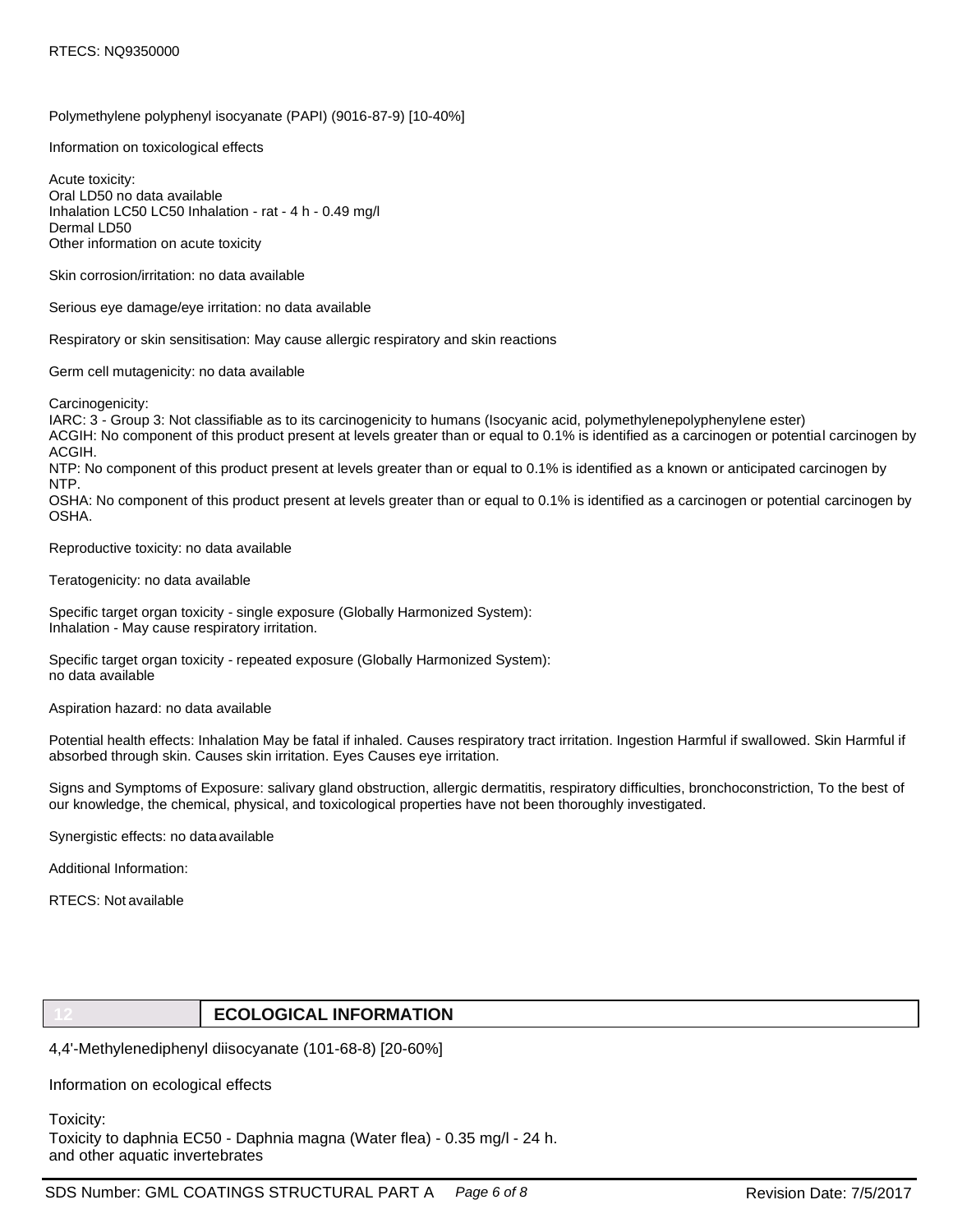Persistence and degradability: no data available Bioaccumulative potential: no data available Mobility in soil: no data available PBT and vPvB assessment: no data available Other adverse effects: Do not empty into drains. no data available Polymethylene polyphenyl isocyanate (PAPI) (9016-87-9) [10-40%] Information on ecological effects Toxicity: no data available Persistence and degradability: no data available Bioaccumulative potential: no data available Mobility in soil: no data available PBT and vPvB assessment: no data available Other adverse effects: no data available

**13 DISPOSAL CONSIDERATIONS**

Dispose of in accordance with local regulations. Disposal: Any disposal practice must be in compliance with all federal, state and local laws and regulations. Chemical additions, processing or otherwise altering this material may make the waste management information presented in this MSDS incomplete, inaccurate or otherwise inappropriate. Waste characterization and disposal compliance are the responsibility solely of the party generating the waste or deciding to discard or dispose of the material.

Do not allow material to enter sewers, a body of water, or contact the ground. Refer to RCRA 40 CFR 261, and/or any other appropriate federal, state or local requirements for proper classification information.

**14 TRANSPORT INFORMATION**

Non DOT/RCRA regulated

**15 REGULATORY INFORMATION**

Component (CAS#) [%] - CODES

RQ(5000LBS), 4,4'-Methylenediphenyl diisocyanate (101-68-8) [20-60%] CERCLA, HAP, IARC, MASS, NJHS, OSHAWAC, PA, SARA313, TSCA, TXAIR

Polymethylene polyphenyl isocyanate (PAPI) (9016-87-9) [10-40%] IARC, SARA313, TSCA

SDS Number: GML COATINGS STRUCTURAL PART A *Page 7 of 8* Revision Date: 7/5/2017